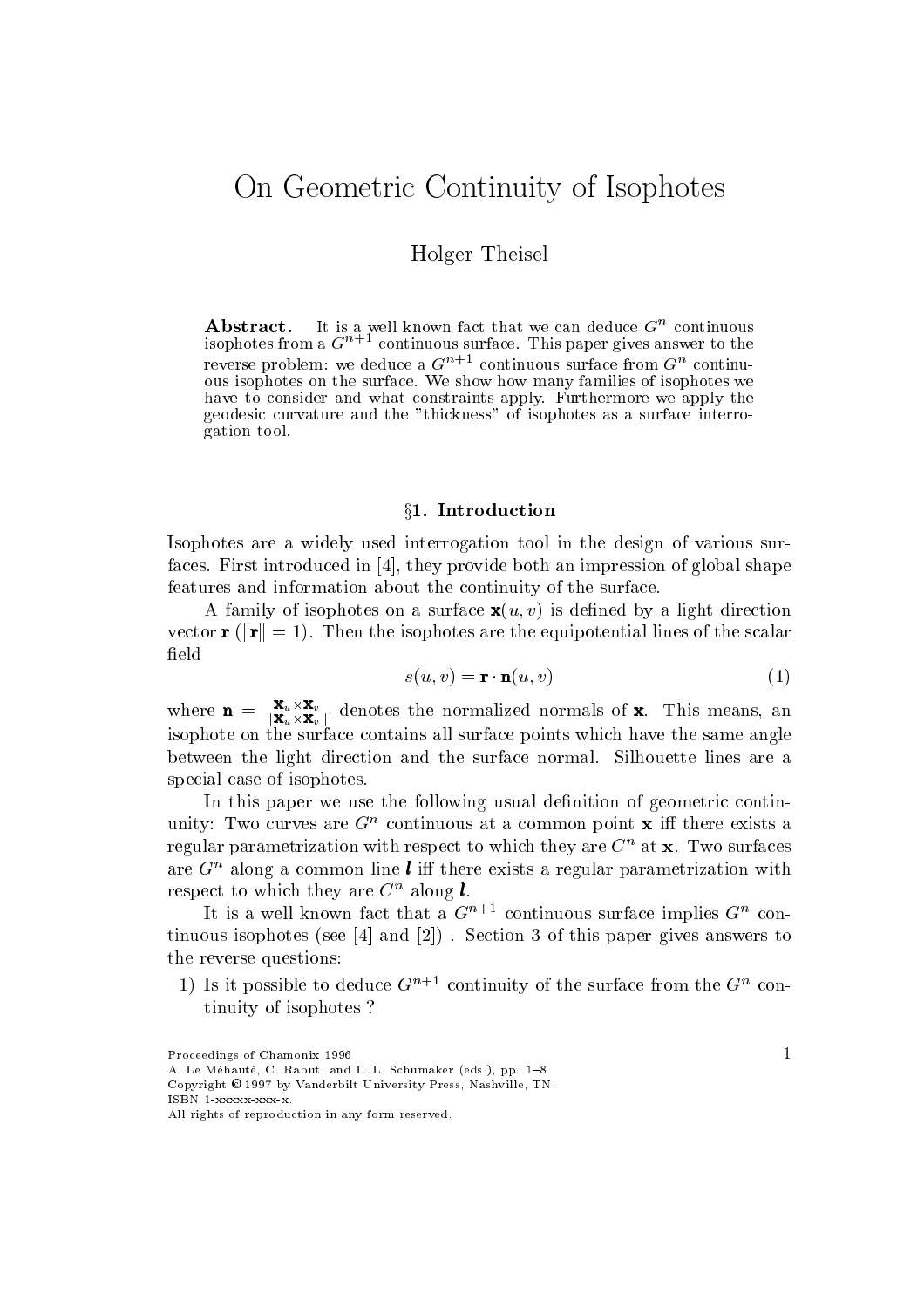2) If so, how many families of isophotes do we have to consider, and what constraints apply

 $\mathcal{L}$  are an order to the areas in positions of  $\mathcal{L}$  , where  $\mathcal{L}$  is the contract for using isophotes in  $\mathcal{L}$ to analyze the continuity of surfaces It shows how many families of isophotes have to be considered in order to get reliable statements about the continuity of the surface

Isophotes can not generally be computed in a closed form but only as the numerical solution of partial differential equations. Nevertheless we want to compute local properties of isophotes, such as geodesic curvature and a new property called "thickness" in a closed form. In section 4, these properties are applied as surface interrogation methods

**Notation and abbreviations:**  $\mathbf{x}^{\mu}(t)$  denotes the *i*-th derivative vector of a parametrized curve  $\mathbf{x}(t)$ .  $\mathbf{x}^{(s)}(u,v)$  denotes the partial derivative  $\{i\}$  times in *u*-direction, *j* times in *v*-direction) of the parametrized surface  $\mathbf{x}(u, v)$ . For instance,  $\mathbf{x}$ ,  $\mathbf{x}$ , denotes  $\mathbf{x}_{uuv}$ . The partials  $\mathbf{u}$ , of the surface normals can be obtained by applying basic differentiation rules to **. Furthermore, we use** the classical abbreviations  $E = \mathbf{x}_u \cdot \mathbf{x}_u$ ,  $F = \mathbf{x}_u \cdot \mathbf{x}_v$ ,  $G = \mathbf{x}_v \cdot \mathbf{x}_v$ ,  $L =$  $\mathbf{n} \cdot \mathbf{x}_{uu}, \quad M = \mathbf{n} \cdot \mathbf{x}_{uv}, \quad N = \mathbf{n} \cdot \mathbf{x}_{vv}.$  From these scalar fields we can also compute the partial derivatives

In this paper we only consider regularly parametrized curves and surfaces This means for curves that  $\|\dot{\mathbf{x}}(t)\| \neq 0$  for every t of the domain. For surfaces we assume that  $\|\mathbf{x}_u \times \mathbf{x}_v\| = \sqrt{E \cdot G - F^2} \neq 0$ .

#### x-Theoretical Background

We will be analyzing isophotes on a parametric surface by interpreting them as tangent curves of vector fields. Before we discuss the surface case, we briefly describe the case of 2D vector fields.

Given is a ZD vector field  $V : \mathbb{R}^+ \to \mathbb{R}^+$ . V assigns a vector  $V(u, v) =$  $(vx(u, v), vy(u, v))$  to any point  $(u, v)$  of the domain. A curve  $t \subseteq \mathbb{R}$  is called tangent curve (stream line, flow line, characteristic curve) of the vector field V if the following condition is satisfied: For all points  $(u, v) \in \mathbf{t}$ , the tangent vector of the curve in the point  $(u, v)$  has the same direction as the vector  $V(u, v)$ .

Tangent curves do dot depend on the magnitudes of the vectors in  $V$  but only on their directions. A point  $(u, v) \in \mathbb{R}$  is called *critical point of*  $V$  if  $V(u, v) = 0$  is the zero vector.

We consider a non-critical point  $(u_0, v_0)$  in the domain of V. Then we know that one and only one tangent curve  $\mathbf{t}(t) = (u(t), v(t))$  passes through  $(u_0, v_0)$ . We assume  $\mathbf{t}(t_0) = (u_0, v_0)$ . From the definition of tangent curves we know about the tangent vector of **t** in  $(u_0, v_0)$ :

$$
\dot{\mathbf{t}}(t_0) = \begin{pmatrix} \dot{u}(t_0) \\ \dot{v}(t_0) \end{pmatrix} = V(\mathbf{t}(t_0)) = \begin{pmatrix} vx(u_0, v_0) \\ vy(u_0, v_0) \end{pmatrix}.
$$
 (2)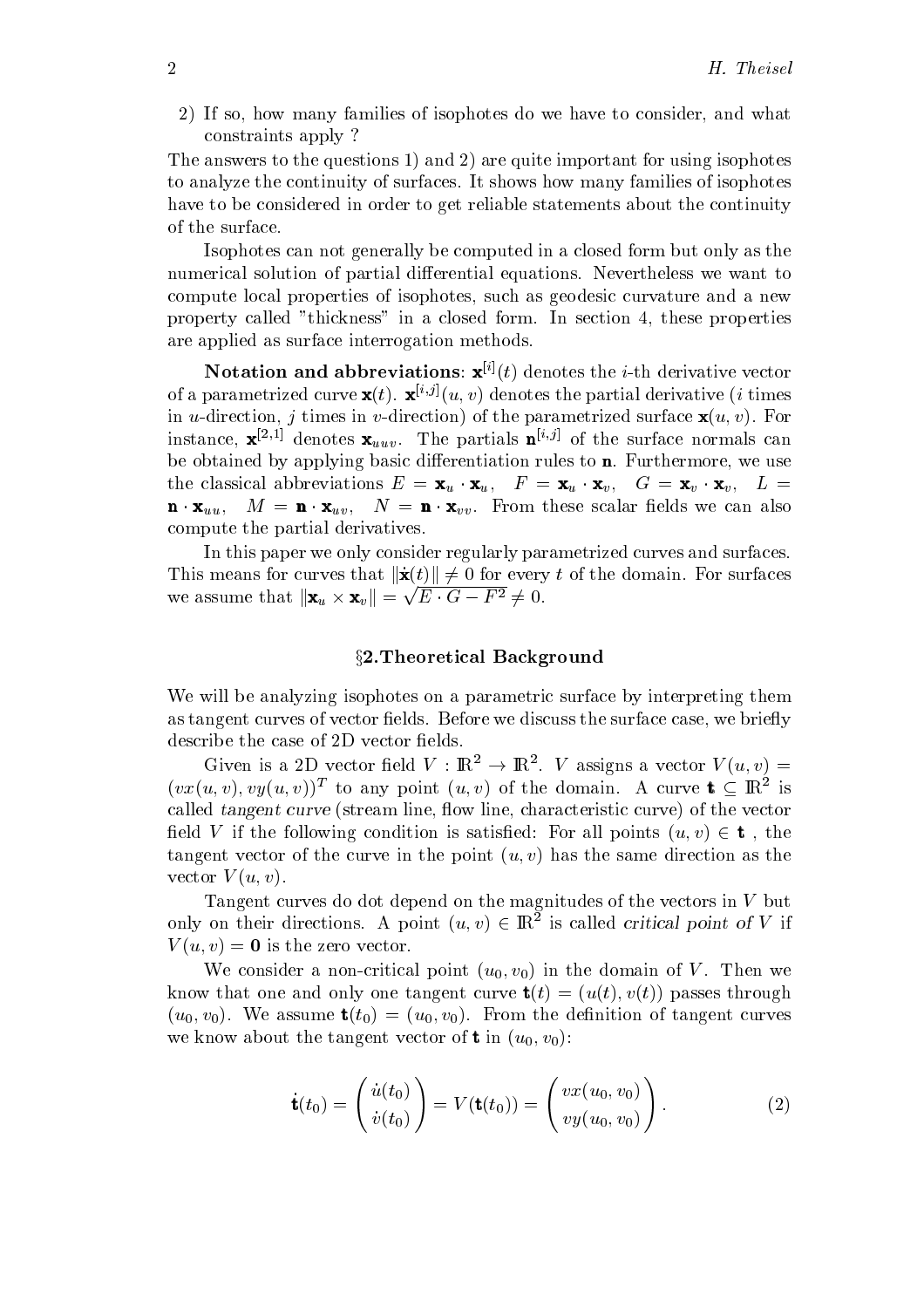Applying the chain rule to  $(2)$ , we can compute the second derivative vector of **t** in  $(u_0, v_0)$ :

$$
\ddot{\mathbf{t}}(t_0) = (vx \cdot V_u + vy \cdot V_v)(u_0, v_0). \tag{3}
$$

If we consider the domain of the vector field  $V$  as the domain of a surface  $\mathbf x$ as well, the tangent curves of V are curves in the domain of  $\mathbf x$  and therefore mapped onto surface curves on **x**. Let  $\mathbf{y}(t) = \mathbf{x}(\mathbf{t}(t))$  be the map of the tangent curve  $\mathbf{t}(t)$  onto x. Applying the chain rule to  $\mathbf{x}(\mathbf{t}(t))$ , we obtain for the tangent vectors of  $\mathbf{y}$ :

$$
\dot{\mathbf{y}}(t_0) = \mathbf{y}^{[1]}(t_0) = \mathbf{x}_u(\mathbf{t}(t_0)) \cdot \dot{u}(t_0) + \mathbf{x}_v(\mathbf{t}(t_0)) \cdot \dot{v}(t_0)
$$
\n
$$
= (vx \cdot \mathbf{x}_u + vy \cdot \mathbf{x}_v)(u_0, v_0).
$$
\n(4)

Defining

$$
\mathbf{x}_0 = \mathbf{x}
$$
  

$$
\mathbf{x}_{r+1} = vx \cdot (\mathbf{x}_r)_u + vy \cdot (\mathbf{x}_r)_v \quad \text{for} \quad r = 0, 1, 2, ...
$$
 (5)

we obtain for higher order derivatives of  $y$  in a similar way to  $(4)$ :

$$
\mathbf{y}^{[r]}(t_0) = \mathbf{x}_r(\mathbf{t}(t_0)) = \mathbf{x}_r(u_0, v_0) \quad \text{for} \quad r = 1, 2, 3, \dots \quad . \tag{6}
$$

A vector field defining the isophote directions in the domain of  $\mathbf x$  is the perpendicular vector eld to the gradient vector eld of <sup>s</sup> dened in

$$
V(u,v) = \begin{pmatrix} vx(u,v) \\ vy(u,v) \end{pmatrix} = \begin{pmatrix} -\mathbf{r} \cdot \mathbf{n}_v(u,v) \\ \mathbf{r} \cdot \mathbf{n}_u(u,v) \end{pmatrix}.
$$
 (7)

The tangent curves of  $V$  are the isophotes in the domain, their maps onto  $\bf{x}$ are the actual isophotes on the surface. Since

$$
\mathbf{n}_u = \frac{F \cdot M - G \cdot L}{\|\mathbf{x}_u \times \mathbf{x}_v\|^2} \cdot \mathbf{x}_u + \frac{F \cdot L - E \cdot M}{\|\mathbf{x}_u \times \mathbf{x}_v\|^2} \cdot \mathbf{x}_v
$$

$$
\mathbf{n}_v = \frac{F \cdot N - G \cdot M}{\|\mathbf{x}_u \times \mathbf{x}_v\|^2} \cdot \mathbf{x}_u + \frac{F \cdot M - E \cdot N}{\|\mathbf{x}_u \times \mathbf{x}_v\|^2} \cdot \mathbf{x}_v
$$

we can write the isophotes vector field  $V$  in the domain as

$$
V = \begin{pmatrix} vx \\ vy \end{pmatrix} = \begin{pmatrix} -\mathbf{r} \cdot (c \cdot \mathbf{x}_u + d \cdot \mathbf{x}_v) \\ \mathbf{r} \cdot (a \cdot \mathbf{x}_u + b \cdot \mathbf{x}_v) \end{pmatrix}
$$
(8)

where

$$
a = F \cdot M - G \cdot L \quad , \quad b = F \cdot L - E \cdot M
$$
  

$$
c = F \cdot N - G \cdot M \quad , \quad d = F \cdot M - E \cdot N.
$$
  
(9)

Critical points: occur where the isophotes vector field has a zero vector, i.e.  $vx = 0$  and  $vy = 0$ . We obtain a critical point in  $\mathbf{x}(u, v)$  iff at least one of the following conditions is satisfied:

- **r** is parallel to  $\mathbf{n}(u, v)$ .
- $\mathbf{x}(u, v)$  has a zero Gaussian curvature and **r** is in the plane defined by the normal and the principal direction with the zero normal curvature
- $\mathbf{x}(u, v)$  is a flat point.

A proof of this can be found in -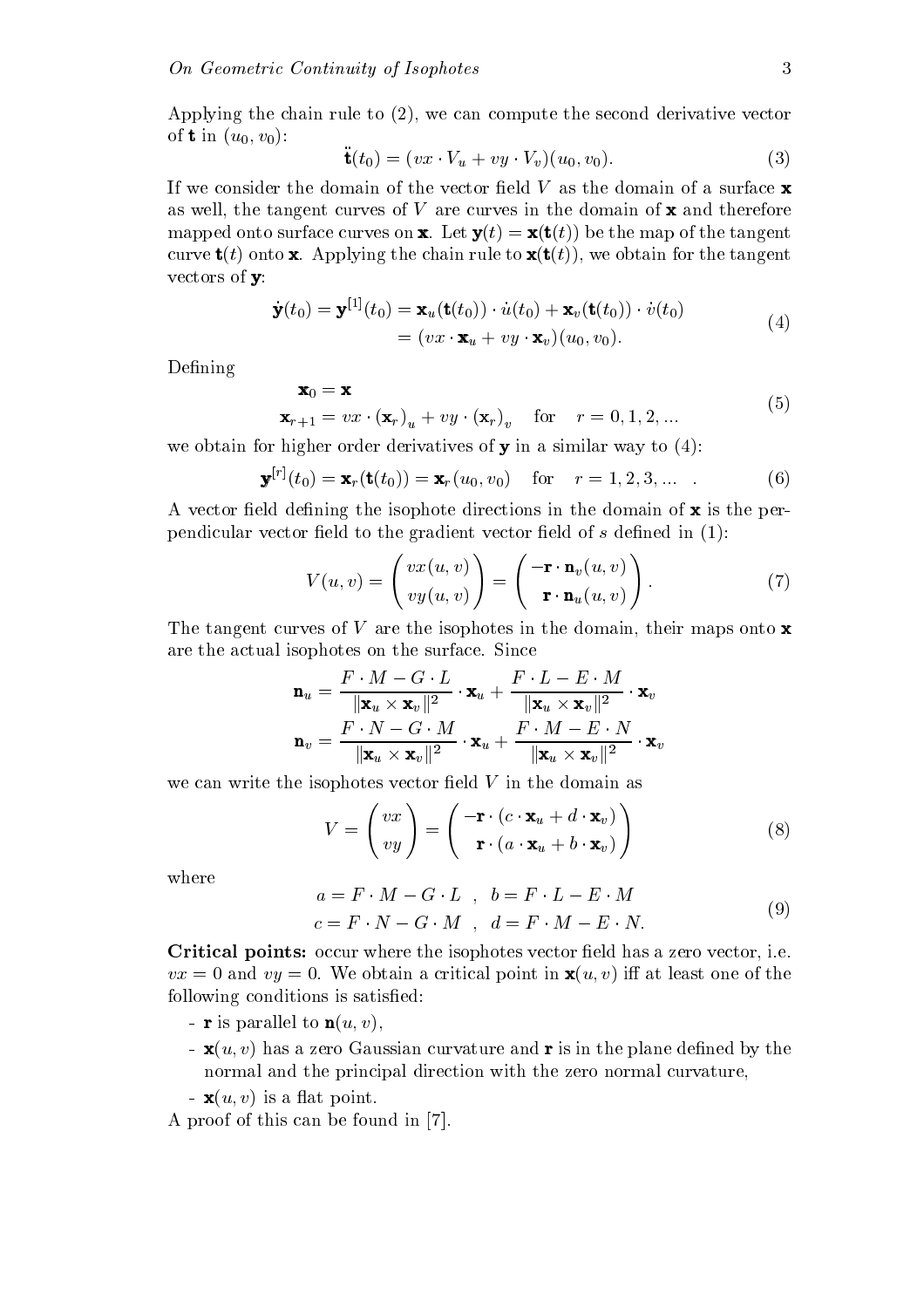### $\S 3.$  The Continuity of Isophotes

In this section we show how to infer a  $G^{n+1}$  surface from  $G^{n}$  isophotes. The result is formulated in theorem 2. To prove this we need the following

**Lemma 1.** Given are two regularly parametrized curves  $\mathbf{x}(t)$  and  $\tilde{\mathbf{x}}(t)$  which foin  $C^+$  (n  $>$  0) in the point  $\mathbf{x}_0 = \mathbf{x}(0) = \mathbf{x}(0)$ . Then the following statement is valid: **x** and **x** are  $G^{n+1}$  in **x**<sub>0</sub> if  $(\mathbf{X}^{n+1}(0) - \mathbf{X}^{n+1}(0))$  is parallel to  $\mathbf{X}^{n}(0)$ .

Now we can formulate the following

Proof see -

 $\blacksquare$  are  $\blacksquare$   $\blacksquare$   $\blacksquare$   $\blacksquare$   $\blacksquare$   $\blacksquare$   $\blacksquare$   $\blacksquare$   $\blacksquare$   $\blacksquare$   $\blacksquare$   $\blacksquare$   $\blacksquare$   $\blacksquare$   $\blacksquare$   $\blacksquare$   $\blacksquare$   $\blacksquare$   $\blacksquare$   $\blacksquare$   $\blacksquare$   $\blacksquare$   $\blacksquare$   $\blacksquare$   $\blacksquare$   $\blacksquare$   $\blacksquare$   $\blacksquare$   $\blacksquare$   $\blacksquare$  foin along a common line **t**. Then **x** and **x** are G<sup>n</sup> if continuous ( $n \geq 1$ ) along l if there is one family of isophotes on **x** and  $\tilde{\mathbf{x}}$  (defined by the direction vector  $r$ ) with the following properties:

- In in hot point of  $\bullet$  do the hoping for the wild in the correction points-
- 2) In no point of l are the isophotes on **x** and  $\tilde{\mathbf{x}}$  tangent to l.
- 3) In no point of **l** is the projection of **r** into the tangent plane of **x** and  $\tilde{\mathbf{x}}$ tangent to  $l$ .
- $4)$  All isophotes of the family are  $G^-$  continuous across  $\iota$ .

**Proof:** The direction vector **r** defines vx and vy with the values  $a, b, c, d$  on **x** (see (8) and (9)). In a similar way, **r** defines  $v\tilde{x}$  and  $v\tilde{y}$  with the values  $a, b, c, a$  on  $\mathbf{x}$ . We assume that the function line  $\mathbf{v}$  is  $(v, v), v \times v \times 1$ . This can be done by a linear reparametrization of  $x$  and  $\tilde{x}$  without loss of generality. Assumption 2) of the theorem can then be written in the form  $vx(0, v) \neq 0$ . We express **r** as  $\mathbf{r} = q_1 \cdot \mathbf{x}_u + q_2 \cdot \mathbf{x}_v + q_3 \cdot \mathbf{n}$  where  $q_1$ ,  $q_2$  and  $q_3$  are bivariate scalar functions over the domain of  $\mathbf x$ . Then assumption 3) of the theorem holds  $q_1(0, v) \neq 0$ . Since  $q_1 \cdot (F^2 - E \cdot G) = (-G \cdot \mathbf{x}_u + F \cdot \mathbf{x}_v) \cdot (q_1 \cdot \mathbf{x}_u + q_2 \cdot \mathbf{x}_v + q_3 \cdot \mathbf{n})$ we obtain

$$
(-G \cdot \mathbf{x}_u + F \cdot \mathbf{x}_v)(0, v) \cdot \mathbf{r} \neq 0. \tag{10}
$$

The  $G^+$  continuity of the family of isophotes gives the  $G^+$  continuity of **x** and  $\tilde{\mathbf{x}}$  along l. To show this, we can imagine a reparametrization of  $\mathbf{x}$  and  $\tilde{\mathbf{x}}$  in such a way that the isophotes defined by **r** are the isoparametric lines  $v = const$ on **x** and  $\tilde{x}$ . We thus can assume that **x** and  $\tilde{x}$  are parametrized in such a way that they are  $C^n$  along **l**. Since **l** is the isoparametric line  $u = 0$ , we can deduce  ${\bf x}^{(v,y)+1}(0,v)={\bf x}^{(v,y)+1}(0,v)$  from  ${\bf x}^{(v,y)}(0,v)={\bf x}^{(v,y)}(0,v)$ . We obtain

$$
\mathbf{x}^{[i,j]}(0,v) = \tilde{\mathbf{x}}^{[i,j]}(0,v) \text{ for } i, j \in \mathbb{N}, i+j \le n+1, i \ne n+1. \tag{11}
$$

 $\mathbf{v} = \mathbf{v}$  and  $\mathbf{v} = \mathbf{v}$  and  $\mathbf{v} = \mathbf{v}$ 

$$
c^{[i,j]} = \tilde{c}^{[i,j]}, \quad d^{[i,j]} = \tilde{d}^{[i,j]} \quad \text{for} \quad i+j < n
$$
  
\n
$$
a^{[i,j]} = \tilde{a}^{[i,j]}, \quad b^{[i,j]} = \tilde{b}^{[i,j]} \quad \text{for} \quad i+j < n, \quad i \neq n-1
$$
  
\n
$$
a^{[n-1,0]} - \tilde{a}^{[n-1,0]} = (-G \cdot \mathbf{n} \cdot (\mathbf{x}^{[n+1,0]} - \tilde{\mathbf{x}}^{[n+1,0]}))
$$
  
\n
$$
b^{[n-1,0]} - \tilde{b}^{[n-1,0]} = (F \cdot \mathbf{n} \cdot (\mathbf{x}^{[n+1,0]} - \tilde{\mathbf{x}}^{[n+1,0]})).
$$
\n(12)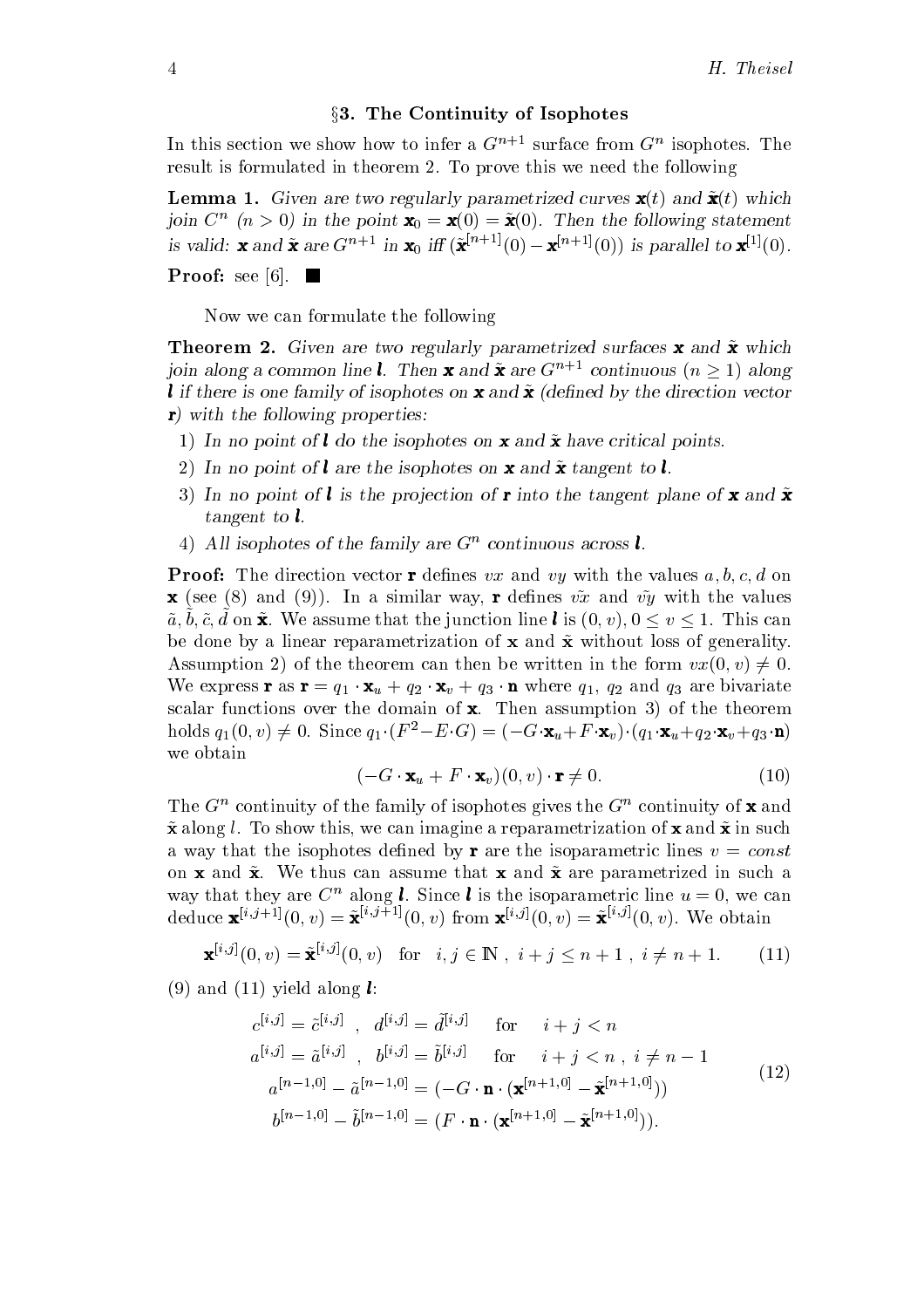From and we obtain along <sup>l</sup>

$$
vx^{[i,j]} = v\tilde{x}^{[i,j]}
$$
 for  $i+j < n$   
\n
$$
vy^{[i,j]} = v\tilde{y}^{[i,j]}
$$
 for  $i+j < n, i \neq n-1$   
\n
$$
vy^{[n-1,0]} - v\tilde{y}^{[n-1,0]} = \mathbf{r} \cdot \left[ (a^{[n-1,0]} - \tilde{a}^{[n-1,0]}) \cdot \mathbf{x}_u + (b^{[n-1,0]} - \tilde{b}^{[n-1,0]}) \cdot \mathbf{x}_v \right]
$$
  
\n
$$
= (\mathbf{n} \cdot (\mathbf{x}^{[n+1,0]} - \tilde{\mathbf{x}}^{[n+1,0]})) \cdot (\mathbf{r} \cdot (-G \cdot \mathbf{x}_u + F \cdot \mathbf{x}_v)).
$$
\n(13)

Let  $\mathbf{v}^{(1)}(u,v)$  and  $\mathbf{v}^{(2)}(u,v)$  be the tangent vectors of the isophotes on **x** and  $\mathbf{r}$   $\mathbf{r}$   $\mathbf{r}$   $\mathbf{r}$   $\mathbf{r}$   $\mathbf{r}$   $\mathbf{r}$   $\mathbf{r}$   $\mathbf{r}$   $\mathbf{r}$   $\mathbf{r}$   $\mathbf{r}$   $\mathbf{r}$   $\mathbf{r}$   $\mathbf{r}$   $\mathbf{r}$   $\mathbf{r}$   $\mathbf{r}$   $\mathbf{r}$   $\mathbf{r}$   $\mathbf{r}$   $\mathbf{r}$   $\mathbf{r}$   $\mathbf{r}$   $\mathbf{$ 

$$
\mathbf{y}^{[i]}(0, v) = \tilde{\mathbf{y}}^{[i]}(0, v) \quad \text{for} \quad i \le n - 1
$$
  

$$
(\mathbf{y}^{[n]} - \tilde{\mathbf{y}}^{[n]})(0, v) = (vx^{n-1} \cdot (vy^{[n-1, 0]} - v\tilde{y}^{[n-1, 0]}) \cdot \mathbf{x}_v)(0, v).
$$
 (14)

(14) yields that the family of isophotes is C<sub>12</sub> across **c**. To achieve G<sup>2</sup> of the is species we must have seen a problem of the seedies of  $\mathcal{L}_{\mathcal{A}}$ 

$$
(\mathbf{y}^{[n]} - \tilde{\mathbf{y}}^{[n]})(0, v) \quad \text{parallel to} \quad (vx \cdot \mathbf{x}_u + vy \cdot \mathbf{x}_v)(0, v). \tag{15}
$$

 $\mathbf{v} = \mathbf{v}$  ,  $\mathbf{v} = \mathbf{v}$  and  $\mathbf{v} = \mathbf{v}$  and  $\mathbf{v} = \mathbf{v}$  are regularly parametrized the set of  $\mathbf{v}$ yield the necessary condition for  $G^+$  of the isophotes across  $\ell$ , i.e. for (15):

$$
(vy^{[n-1,0]} - v\tilde{y}^{[n-1,0]})(0,v) = 0.
$$
\n(16)

Inserting into and keeping in mind yields

$$
\mathbf{n}(0, v) \cdot (\mathbf{x}^{[n+1, 0]} - \tilde{\mathbf{x}}^{[n+1, 0]})(0, v) = 0.
$$
 (17)

 $\mathbf{f}$  there exist two scalar functions pure exists that  $\mathbf{f}$  and  $\mathbf{f}$  and  $\mathbf{f}$ 

$$
\tilde{\mathbf{x}}^{[n+1,0]}(0,v) = \mathbf{x}^{[n+1,0]}(0,v) + p_1(v) \cdot \mathbf{x}_u(0,v) + p_2(v) \cdot \mathbf{x}_v(0,v).
$$
 (18)

We consider the reparametrization  $\hat{\mathbf{x}}$  of  $\mathbf{x}$  which is defined as

$$
\hat{\mathbf{x}}(u, v) = \mathbf{x}(\hat{u}(u, v), \hat{v}(u, v))
$$
  

$$
\hat{u}(u, v) = u + \frac{u^{n+1}}{(n+1)!} \cdot p_1(v) \quad , \quad \hat{v}(u, v) = v + \frac{u^{n+1}}{(n+1)!} \cdot p_2(v).
$$
 (19)

Computing the upartials of  $x \rightarrow y$  upplying the chain rule to  $\{x \rightarrow y \}$  $u=0$ :

$$
\hat{\mathbf{x}}^{[i,0]}(0,v) = \mathbf{x}^{[i,0]}(0,v) = \tilde{\mathbf{x}}^{[i,0]}(0,v) \quad \text{for} \quad 0 \le i \le n
$$
\n
$$
\hat{\mathbf{x}}^{[n+1,0]}(0,v) = \mathbf{x}^{[n+1,0]}(0,v) + p_1(v) \cdot \mathbf{x}_u(0,v) + p_2(v) \cdot \mathbf{x}_v(0,v). \tag{20}
$$

From (18) and (20) we see that **x** and **x** are C<sup>hiper</sup> along **t**. Since **x** is obtained from **x** by reparametrization, we have shown that **x** and  $\tilde{\mathbf{x}}$  are  $G^{n+1}$  along **l**.  $\blacksquare$ 

remarks the special case is already shown in the shown in the shown in a shown in  $\mathcal{S}^{\text{in}}$  is also The constraints there are formulated in a slightly different way but coincide with the constraints of theorem 2.

 $\cdot$   $-$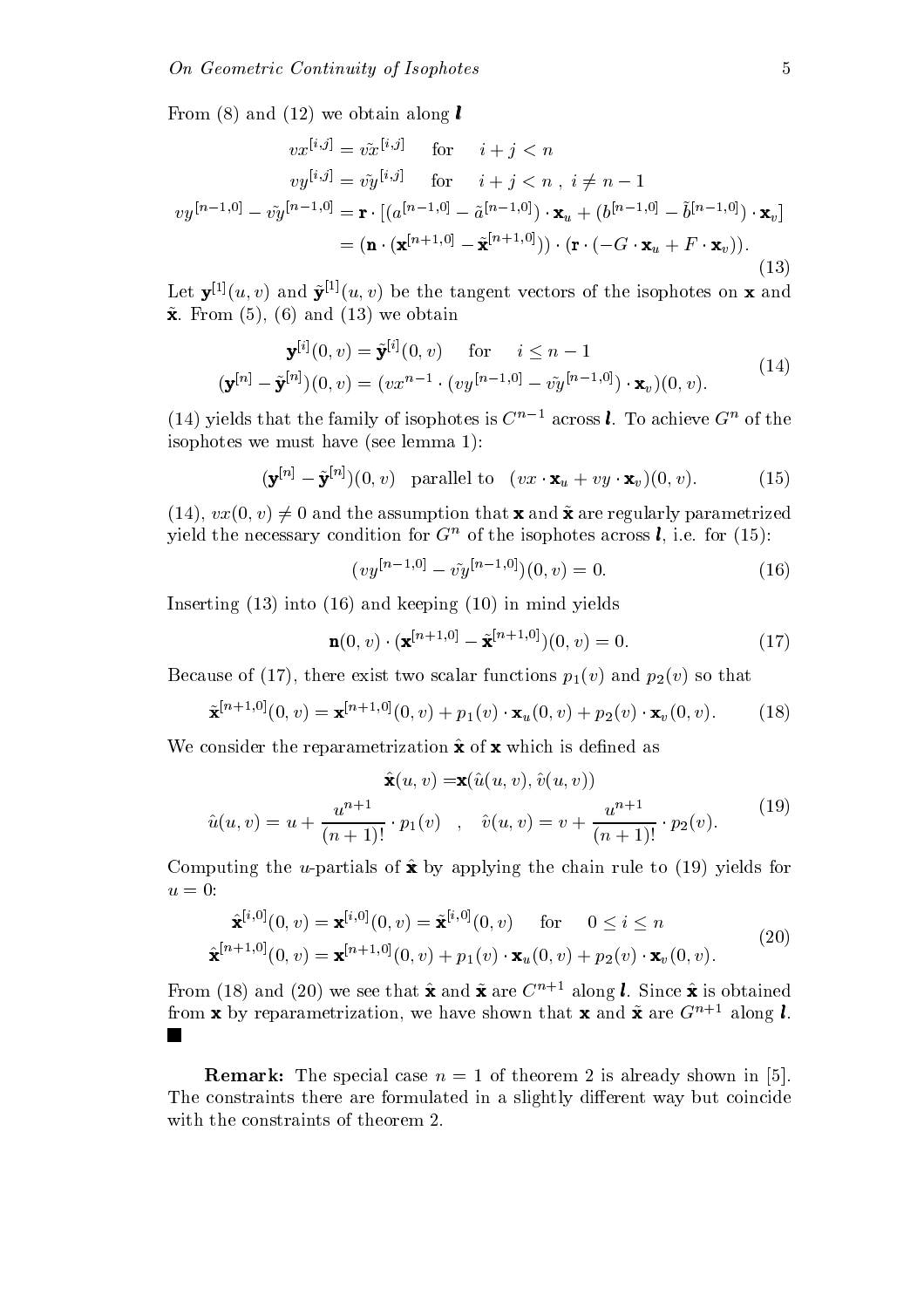## §4. Local Properties of Isophotes and Surface Interrogation

Since we were able to compute the first and second derivative vector of the isophote through a given surface point  $\mathbf{x}(u_0, v_0)$  (see (6)), we can compute the geodesic curvature of the isophote in this point

$$
\ddot{\mathbf{y}}_p(t_0) = \ddot{\mathbf{y}}(t_0) - (\mathbf{n}(u_0, v_0) \cdot \ddot{\mathbf{y}}(t_0)) \cdot \mathbf{n}(u_0, v_0)
$$
  

$$
\kappa(u_0, v_0) = \text{sign}(\det[\dot{\mathbf{y}}(t_0), \ddot{\mathbf{y}}_p(t_0), \mathbf{n}(u_0, v_0)]) \cdot \frac{\|\dot{\mathbf{y}}(t_0) \times \ddot{\mathbf{y}}_p(t_0)\|}{\|\dot{\mathbf{y}}(t_0)\|^3}.
$$
 (21)

 $\mathcal{Y}_p$  denotes the projection of  $\mathcal{Y}$  into the tangent plane. Since the geodesic curvature of a surface curve can be considered as the curvature of a 2D curve, it can be equipped with a sign

The "thickness of isophotes" (or "distance between adjacent isophotes") is a measure of how strong the value of  $s(u, v)$  changes locally. A strong change in  $s$  implies that "many isophotes are close together", one isophote is thin For the isophotes in the domain of x the measure of the thickness is  $t_n = \frac{1}{\|grad(s)\|} = \frac{1}{\|V\|}$ . Mapping this onto the surface, we obtain for the "thickness" of the isophotes through  $\mathbf{x}(u_0, v_0)$ :

$$
th(u_0, v_0) = \frac{\|\mathbf{x}_u(u_0, v_0) \times \mathbf{x}_v(u_0, v_0)\|}{\|\mathbf{y}(t_0)\|}.
$$
 (22)

Note that neither the geodesic curvature nor the "thickness" of the isophote through  $\mathbf{x}(u_0, v_0)$  depends on the parametrization of x. Also note that we were able to compute geodesic curvature and "thickness" of the isophote in  $\mathbf{x}(u_0, v_0)$  in a closed form even if a closed form of the isophote itself does not exist

Except for critical points of isophotes we can compute geodesic curvature and "thickness" of the isophotes for every surface point. Around critical points, geodesic curvature and "thickness" of isophotes diverge to infinity.

For using geodesic curvature and "thickness" as a surface interrogation method we compute and color code these measures for every surface point. For doing this we use a continuous color coding map with the following properties a negative value gets a green color, a positive value gets a red color, the higher the magnitude of the value the lighter the color gets In fact a zero value gives black; if the value diverges to plus (minus) infinity the red (green) color tends to white

 $\mathcal{L}$  the upper left picture of  $\mathcal{L}$  and  $\mathcal{L}$  image of the shock of the shock of the shock of the shock of the shock of the shock of the shock of the shock of the shock of the shock of the shock of the shock of shaped the test surface the surface consists of the surface patches of the surface patches of the surface of th and is  $G<sup>2</sup>$  continuous along the patch boundaries. The surface looks smooth, imperfections are hardly detectable

The middle left picture shows the usual way of visualizing isophotes on the surface. The isophotes here are computed in the following way: choose a (small) interval and mark all points on the surface where the values of  $s(u, v)$ are in the interval. The result are not the isophotes themselves but point sets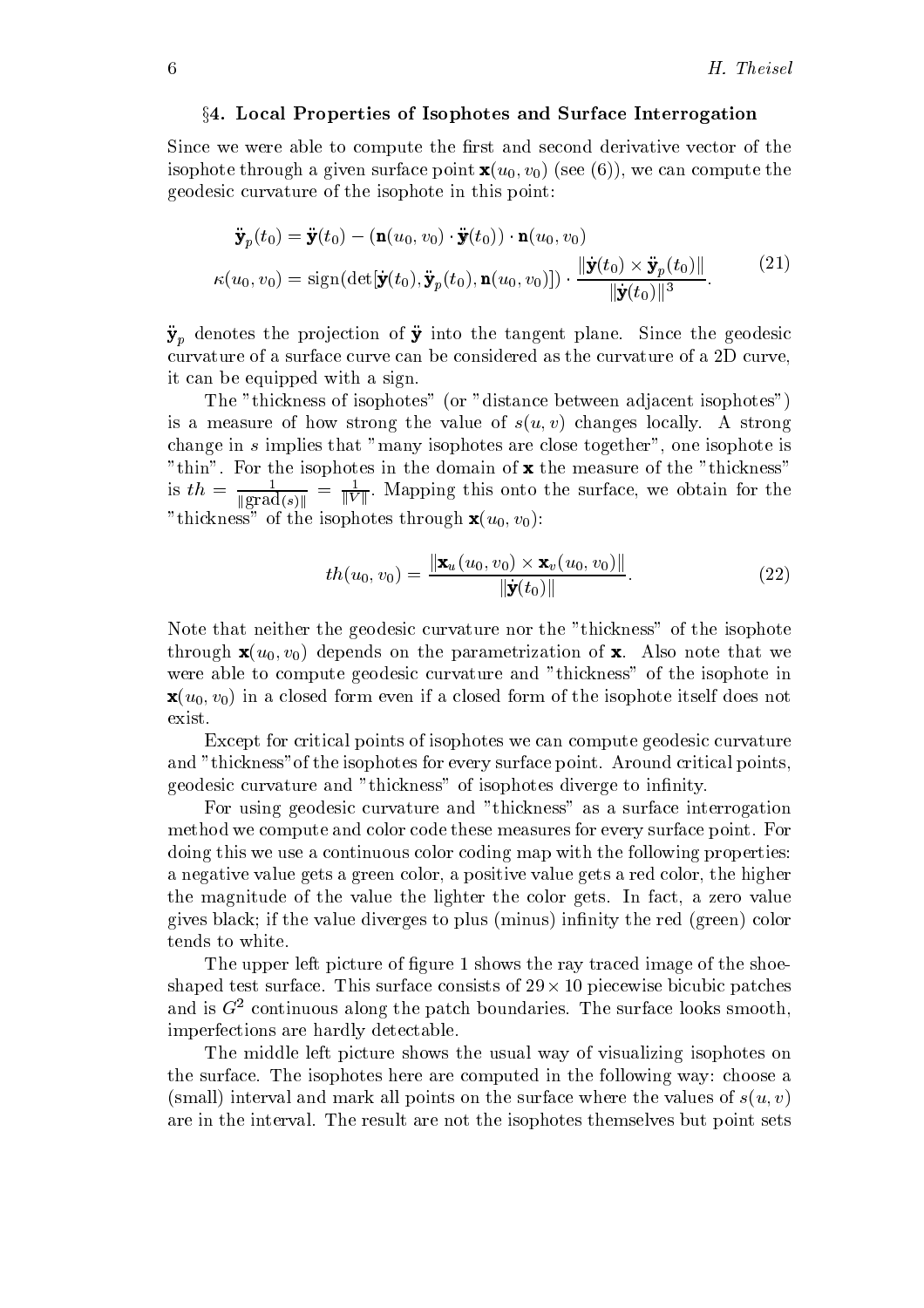

 $\bf r$  is  $\bf r$  isophotes and their local properties on a test surface.

on the surface which give an impression of the behavior of the isophotes. In particular we can see that the point sets have a varying "thickness".

The upper right picture of  $\frac{1}{2}$  and the visualization of the thicker of the thicker of the thicker of the thicker of the thicker of the thicker of the thicker of the thicker of the thicker of the thicker of the thicke ness" of the isophotes. Here we clearly detect areas of the surface where a redesign is necessary. The critical points of isophotes appear as highlights in the visualization

the middle right picture of  $\frac{1}{2}$  , which is the visualization of the girl middle curvature of the isophotes. Again, the critical points of isophotes appear as highlights. We can clearly detect that the isophtes are not curvature (i.e. G continuous at the patch boundaries Therefore the surface is not <sup>G</sup> continuous

 $\mathbf{A}$  and the lower right pictures of  $\mathbf{A}$  and  $\mathbf{A}$  are magnitudes of  $\mathbf{A}$ of the middle left and the middle right picture